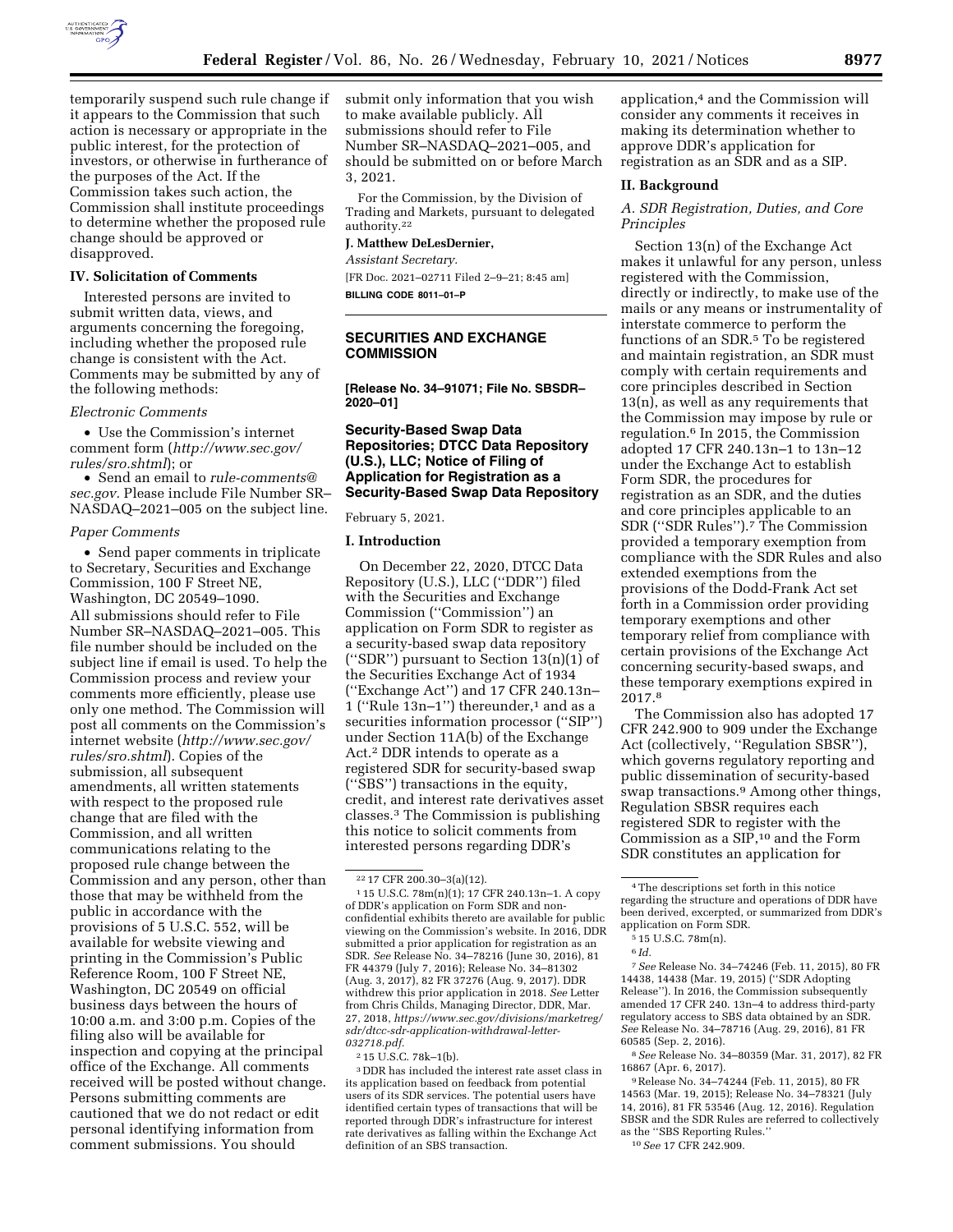registration as a SIP, as well as an  $SDR.11$ 

In 2019, the Commission stated that implementation of the SBS Reporting Rules can and should be done in a manner that carries out the fundamental policy goals of the SBS Reporting Rules while minimizing burdens as much as practicable.12 Noting ongoing concerns among market participants about incurring unnecessary burdens and the Commission's efforts to promote harmonization between the SBS Reporting Rules and swap reporting rules, the Commission took the position that, for four years following Regulation SBSR's Compliance Date 1 in each asset class,13 certain actions with respect to the SBS Reporting Rules would not provide a basis for a Commission enforcement action.14 The no-action statement's relevance to DDR's application for registration as an SDR and SIP is discussed further below.

## *B. Standard for Registration*

As noted above, to be registered with the Commission as an SDR and maintain such registration, an SDR is required to comply with the requirements and core principles described in Section 13(n) of the Exchange Act, as well as with any requirement that the Commission may impose by rule or regulation.15 In addition, Rule 13n–1(c)(3) under the Exchange Act provides that the Commission shall grant the registration of an SDR if it finds that the SDR is so organized, and has the capacity, to be able to: (i) Assure the prompt, accurate, and reliable performance of its functions as an SDR; (ii) comply with any applicable provisions of the securities laws and the rules and regulations thereunder; and (iii) carry out its functions in a manner consistent with the purposes of Section 13(n) of the Exchange Act and the rules and regulations thereunder.16 The Commission shall deny the registration

14*See id.* The specific rule provisions of the SBS Reporting Rules affected by the no-action statement are discussed in Part II.B.

of an SDR if it does not make any such finding.17 Similarly, to be registered with the Commission as a SIP, the Commission must find that such applicant is so organized, and has the capacity, to be able to assure the prompt, accurate, and reliable performance of its functions as a SIP, comply with the provisions of the Exchange Act and the rules and regulations thereunder, carry out its functions in a manner consistent with the purposes of the Exchange Act, and, insofar as it is acting as an exclusive processor, operate fairly and efficiently.18

In determining whether an applicant meets the criteria set forth in Rule 13n– 1(c), the Commission will consider the information reflected by the applicant on its Form SDR, as well as any additional information obtained from the applicant. For example, Form SDR requires an applicant to provide a list of the asset classes for which the applicant is collecting and maintaining data or for which it proposes to collect and maintain data, a description of the functions that it performs or proposes to perform, general information regarding its business organization, and contact information.19 Obtaining this information and other information reflected on Form SDR and the exhibits thereto—including the applicant's overall business structure, financial condition, track record in providing access to its services and data, technological reliability, and policies and procedures to comply with its statutory and regulatory obligations will enable the Commission to determine whether to grant or deny an application for registration.20 Furthermore, the information requested in Form SDR will enable the Commission to assess whether the applicant is so organized and has the capacity to comply and carry out its functions in a manner consistent with the federal securities laws and the rules and regulations thereunder, including the SBS Reporting Rules.21

Consistent with the Commission's noaction statement in the ANE Adopting Release,22 an entity wishing to register with the Commission as an SDR must still submit an application on Form SDR but can address the rule provisions included in the no-action statement by discussing how the SDR complies with

19*See* SDR Adopting Release, *supra* note 7, at 14459.

comparable Commodity Futures Trading Commission (''CFTC'') requirements.23 Accordingly, in such instances the Commission will not assess an SDR application for consistency or compliance with the rule provisions included in the Commission's no-action statement. Specifically, the Commission identified the following provisions as not providing a basis for an enforcement action against a registered SDR for the duration of the relief provided in the Commission statement: Under Regulation SBSR, aspects of 17 CFR 242.901(a), 901(c)(2) through (7), 901(d), 901(e), 902, 903(b), 906(a) and (b), and 907(a)(1), (a)(3), and (a)(4) through (6); under the SDR Rules, aspects of Section 13(n)(5)(B) of the Exchange Act and 17 CFR 240.13n–4(b)(3) thereunder, and aspects of 17 CFR 240.13n–5(b)(1)(iii); and under Section 11A(b) of the Exchange Act, any provision pertaining to SIPs.<sup>24</sup> Thus, an SDR applicant will not need to include materials in its application explaining how it would comply with the provisions noted above, and could instead rely on its discussion about how it complies with comparable CFTC requirements.25 The applicant may instead represent in its application that it: (i) Is registered with the CFTC as a swap data repository; (ii) is in compliance with applicable requirements under the swap reporting rules; (iii) satisfies the standard for Commission registration of an SDR under Rule 13n–1(c); and (iv) intends to rely on the no-action statement included in the ANE Adopting Release for the period set forth in the ANE Adopting Release with respect to any SBS asset class or classes for which it intends to accept transaction reports.26

## **III. Summary of DDR's Application on Form SDR**

As noted above, DDR intends to operate as a registered SDR for the equity, credit, and interest rate derivatives asset classes.27 In its application, DDR represents that it is provisionally registered with the CFTC as a swap data repository, is in compliance with applicable requirements under the CFTC reporting rules applicable to a registered swap data repository, and intends to rely on

<sup>11</sup>*See* Form SDR, Instruction 2.

<sup>12</sup>Release No. 34–87780 (Dec. 18, 2019), 85 FR 6270, 6347 (Feb. 4, 2020) (''ANE Adopting Release'').

<sup>13</sup>*See id.* Under Regulation SBSR, the first compliance date (''Compliance Date 1'') for affected persons with respect to an SBS asset class is the first Monday that is the later of: (i) Six months after the date on which the first SDR that can accept transaction reports in that asset class registers with the Commission; or (ii) one month after the compliance date for registration of SBS dealers and major SBS participants (''SBS entities''). *Id.* at 6346. The compliance date for registration of SBS entities is October 6, 2021. *See id.* at 6270, 6345.

<sup>15</sup>*See* 15 U.S.C. 78m(n)(3).

<sup>16</sup> 17 CFR 240.13n–1(c)(3).

<sup>17</sup> *Id.* 

<sup>18</sup>*See* 15 U.S.C. 78k–1(b)(3).

<sup>20</sup>*See id.* at 14458.

<sup>21</sup>*See id.* at 14458–59.

<sup>22</sup>*See supra* notes 12–14 and accompanying text.

<sup>23</sup>*See supra* note 14.

<sup>24</sup>The ANE Adopting Release provides additional discussion of the particular aspects of the affected rules that would not provide a basis for an enforcement action. *See* ANE Adopting Release, *supra* note 12, at 6347–48.

<sup>25</sup> *Id.* at 6348.

<sup>26</sup> *Id.* For example, an applicant need not describe in Exhibit S its functions as a SIP.

<sup>27</sup>*See* Rulebook, Ex. HH, sec. 3.1; *see also*  Disclosure Document, Ex. D6, sec. 1.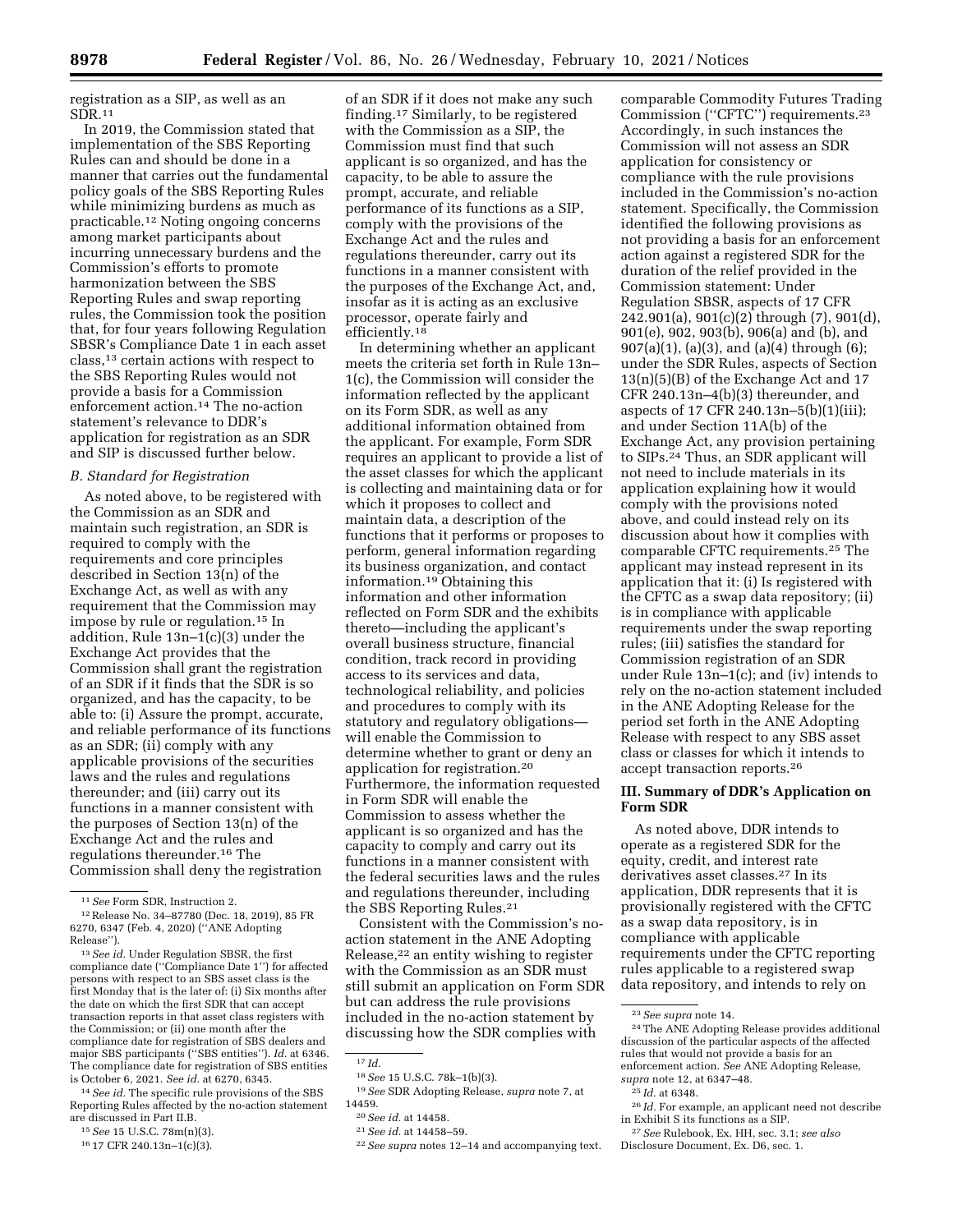the Commission's position outlined in the ANE Adopting Release for applicable reporting rules and SBSDR duties for the period set forth therein.28 Below is an overview of the representations made in the application materials.

## *A. Organization and Governance*

DDR is a New York limited liability company and a wholly owned subsidiary of DTCC Deriv/SERV LLC (''Deriv/SERV''), which in turn is a wholly owned subsidiary of The Depository Trust & Clearing Corporation (''DTCC'').29 DDR is governed by a board of directors (''DDR Board'').30 The number of directors on the DDR Board is determined by Deriv/SERV as the sole LLC member of DDR.31 The DDR Board is composed of individuals selected from the following groups: Employees of DDR's users (either fees paying users or end users) with derivatives industry experience, buy-side representatives, independents, and members of senior management or the Board of DTCC.<sup>32</sup> The Deriv/SERV Nominations Committee shall periodically review the composition of the DDR Board to assure that the level of representation of directors from users, management and non-users is appropriate for the interests of these constituencies in DDR.33

In addition, the DDR Board is responsible for the appointment and removal of the chief compliance officer (''CCO'') and approval of CCO compensation, which is at the discretion of the Board and effected by a majority vote.34 The CCO is responsible for establishing and administering the compliance program that is designed to prevent violations of the obligations of a swap data repository under the Dodd-Frank Act and other applicable regulations and is ultimately responsible for ensuring that DDR complies with the requirements of the Commodity Exchange Act, the Securities Exchange Act and other applicable laws and regulations.35 The Chief Compliance Officer has oversight over all compliance functions and staff related to DDR's compliance program.36 The duties of the CCO include, but are not limited to, the following: (a) Oversee and review DDR's compliance with

- 32 *Id.*
- 33 *Id.*

36 *Id.* 

applicable law in jurisdictions where DDR is registered, designated, recognized or otherwise licensed; (b) in consultation with the DDR Board or the Senior Officer, resolve any conflicts of interests that may arise, including, but not limited to, conflicts between business considerations and compliance requirements, conflicts between business considerations and compliance requirements for fair and open access, and conflicts between the management and members of the DDR Board; (c) establish and administer written policies and procedures reasonably designed to prevent violation of law; (d) take reasonable steps to ensure compliance with applicable law relating to agreements, contracts or transactions and confidentiality agreements entered into with foreign or domestic regulators; (e) establish procedures for the remediation of non-compliance issues identified by the CCO through a compliance office review, look-back, internal or external audit finding, selfreported error, or validated complaint; (f) notify the DDR Board as soon as practicable upon becoming aware of a circumstance indicating that DDR, or an individual acting on its behalf, is in non-compliance with the applicable laws of a jurisdiction in which it operates and either: (1) The noncompliance creates a risk to a user; (2) the non-compliance creates a risk of harm to the capital markets in which it operates; (3) the non-compliance is part of a pattern of non-compliance; or (4) the non-compliance may have an impact on DDR's ability to carry on business as a trade repository in compliance with applicable law; (g) establish and follow appropriate procedures for the handling, management response, remediation, retesting and closing of noncompliance issues; (h) establish and administer a written code of ethics; and (i) prepare and sign an annual compliance report in accordance with applicable regulations and associated recordkeeping.37 In addition, the application provides that the CCO or a delegate thereof has the authority to investigate any potential rule violation and is responsible for enforcing sanctions related to violations and for following the procedures

outlined for DDR system restrictions.38 The CCO, in consultation with the DDR Audit Committee, will resolve all conflicts of interest.39 Any conflict of interest not resolved by the DDR Audit Committee shall be escalated to the DDR Board for resolution.40 When resolving

conflicts of interest involving DDR staff, the DDR CCO, DDR's senior officer, the audit committee, and the DDR Board consider all relevant facts and circumstances.41 With regard to director conflicts of interest, the application provides that a director conflict is present whenever the interests of DDR compete with the interests of a director or any party associated with a director.42 The application also provides that a director conflict is present whenever a director's corporate or personal interests could be reasonably viewed as affecting his or her objectivity or independence in fulfilling his or her duties.43 According to the application materials, DDR expects its directors to act on the side of caution and immediately bring to the attention of the DDR CCO and either the Board Chairman or DDR's legal counsel any matters involving conflicts of interest.44

### *B. Access and Information Security*

According to DDR, access to and usage of its SDR service will be available to all market participants that engage in SBS transactions, and DDR does not and will not bundle or tie its SDR services with any other services.45 The application provides that DDR's services would be available to all market participants on a fair, open, and equal basis.46 Further, DDR does not impose membership qualifications on users of its services beyond (i) requiring execution of membership documents, such as a user agreement, (ii) the ability to comply with the technical specifications published by DDR, and (iii) compliance with applicable law, specifically those related to sanctions administered and enforced by the Office of Foreign Assets Control of the U.S. Department of the Treasury (''OFAC'').47

To be granted access to the DDR system, receive trade information, confirm or verify transactions, submit messages, or receive reports, a market participant must be an onboarded user.48 For those market participants that onboard, DDR will provide a mechanism for users to access the DDR system to confirm and verify transactions. Users are required to maintain at least two Super Access Coordinators (''SuperACs'') on the DDR System; SuperACs are responsible for: (1) Providing access to other individuals (referred to as ''ACs'') who are eligible

- 
- <sup>44</sup> *Id.* at sec. 11.3. 45*See id.* at sec. 1.1. 46*See id.*
- 47*See id.*

<sup>28</sup>*See* Form SDR, cover letter from Katherine Delp, General Manager, DTCC Data Repository (U.S.) LLC.

<sup>29</sup>Rulebook, Ex. HH, sec. 2.1.

<sup>30</sup> *Id.* at sec. 2.2.

<sup>31</sup> *Id.* 

<sup>34</sup>Rulebook, Ex. HH, sec. 2.3.

<sup>35</sup>Ex. P.

<sup>37</sup>Rulebook, Ex. HH, sec. 2.3.

<sup>38</sup>Rulebook, Ex. HH, sec. 10.5.

<sup>39</sup>Rulebook, Ex. HH, sec. 11.1.

<sup>40</sup> *Id.* 

<sup>41</sup> *Id.* 

<sup>42</sup>Rulebook, Ex. HH, sec. 11.2. 43 *Id.* 

<sup>48</sup>*See id.*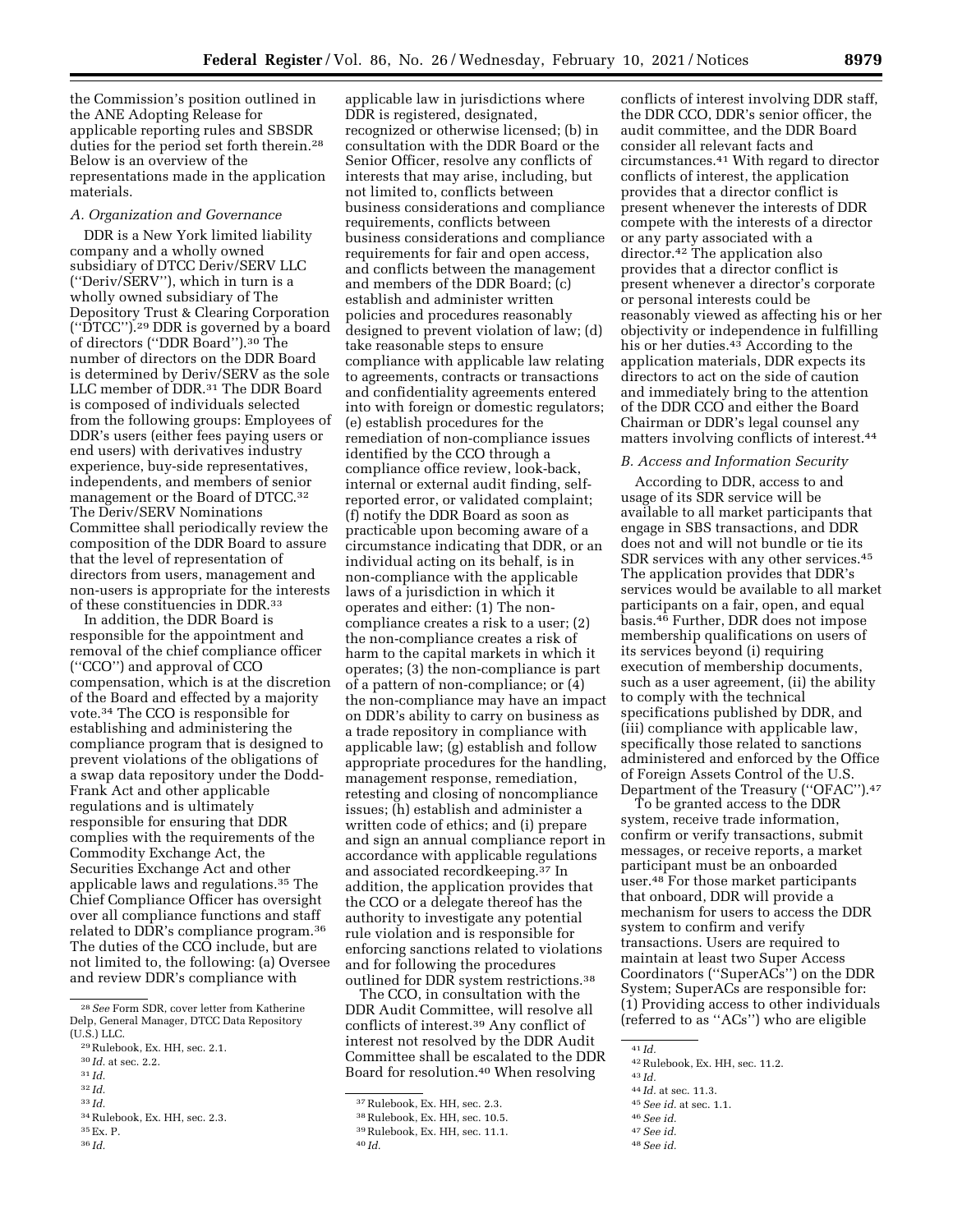to access the System and use the SDR Services on behalf of the user; and (2) removing access for any individuals who should no longer access the System on behalf of the user.49

To participate in the SDR services offered by DDR, each user will be required to enter into a user agreement; by entering into a user agreement each user agrees to be bound by the terms of the user agreement and DDR Operating Procedures, which incorporate terms of DDR's Rulebook.50 In addition, the DDR Rulebook provides that each user must comply with all reasonable requests by DDR for information, documentation, or data concerning such user and related to such user's use of the DDR system as DDR may deem necessary.51 The DDR Rulebook also states that DDR has the right to audit or inspect a user (and its facilities) with respect to its use of the DDR system, upon reasonable notice.52 Furthermore, the DDR Rulebook provides that users must cooperate with such audits or inspections and with other inquiries by DDR concerning their use of the DDR system.53

The DDR Operating Procedures provide that each user agrees to defend and indemnify DDR from and against all reasonable losses, liabilities, damages, judgments, settlements, fines, costs, and expenses DDR may incur directly arising out of or directly relating to the acts or omissions of a user's participation or failure to participate (for itself or on behalf of others) in DDR's services or DDR's system, any unauthorized access to DDR's system through such user's interface with DDR's system, or any other matter directly relating to such user that is not the responsibility of DDR under the DDR Operating Procedures, except to the extent that such losses arise out of or relate to the DDR's negligence or willful misconduct.54

With respect to prohibiting or limiting a person's access to SDR services, the DDR Rulebook outlines the process required for DDR to decline an application to become a user of SDR services.55 For example, DDR may deny an applicant's access to the DDR system if required pursuant to applicable law (*e.g.,* due to sanctions against the application administered and enforced by OFAC or the Canadian Government's Office of the Superintendent of Financial Institutions).56 The DDR

- 53 *Id.*
- <sup>54</sup> *Id.,* app. A, at sec. 9. 55*See id.* at sec. 10.2. 56*See id.*

Rulebook provides that any such applicants would receive notice and an opportunity for a hearing in the event that DDR declines an application.57 The DDR Rulebook also provides that, if the denial of an application is reversed by the DDR Board or by the Commission pursuant to Section 11A of the Exchange Act, such application will be accepted and the applicant granted access following completion of onboarding requirements.58

With respect to DDR temporarily denying a user access to or imposing restrictions on its use of the DDR system, the DDR Rulebook provides that DDR may take such action where a user: (i) Violates DDR rules; (ii) refuses to or neglects to comply with any direction DDR deems reasonably necessary to protect its systems and other users; (iii) or any error, delay, or other conduct that materially and adversely affects the operations of DDR (each a ''Subject Event'').59 Limits to the activities, functions, or operation of users may include, but are not limited to, restricting access to the DDR system or a user's ability to submit data via a nonapproved source and assessing users with all costs incurred by DDR in connection with a ''Subject Event'' and apply any deterrent financial penalties that DDR may deem necessary.<sup>60</sup> The DDR Rulebook provides that DDR is required to provide prompt notice to the designated regulators of any such action,61 as well as furnish the user with a concise written statement describing the Subject Event applicable to the user.62

In addition, the DDR Rulebook provides that DTCC has established a Technology Risk Management Team, whose role is to manage information security risk and ensure the availability, integrity, and confidentiality of the organization's information assets.63 DDR will be responsible for monitoring the performance of DTCC regarding implementation and maintenance of information security within its infrastructure.64 The DDR Rulebook specifies that various policies have been developed to provide the framework for both physical security and information

62*See id.* at sec. 10.4.2 (setting out DDR's procedures for restrictive proceedings, including the user's response to the Subject Event written statement, the user's opportunity for a hearing, and the user's right to apply for review to the DDR Board).

security are routinely refreshed.<sup>65</sup> According to DDR, the Technology Risk Management Team carries out a series of processes to endeavor to ensure DDR is protected in a cost-effective and comprehensive manner, while still meeting the requirements of applicable regulations.66 This includes preventive controls such as firewalls, appropriate encryption technology, and authentication methods.67 Vulnerability scanning is used to identify high risks to be mitigated and managed and to measure conformance against the policies and standards.<sup>68</sup>

The DDR system is supported by DTCC and relies on the disaster recovery program maintained by DTCC.<sup>69</sup> To enable DDR to provide timely resumption of critical services should there be any disruption to its business, DDR follows these key principles for business continuity and disaster recovery: (i) Achieve recovery of critical services within a four-hour window with faster recovery time in less extreme situations; (ii) disperse staff across geographically diverse operating facilities; (iii) operate multiple back-up data centers linked by a highly resilient network technology; (iv) maintain emergency command and out-of-region operating control; (v) utilize new technology which provides highvolume, high-speed, asynchronous data transfer over distances of 1,000 miles or more; (vi) maintain processes that mitigate marketplace, operational and cyber-attack risks; (vii) test continuity plan readiness and connectivity on a regular basis ensuring that users and third-party vendors/service providers can connect to DDR's primary and backup sites; (viii) communicate on an emergency basis with the market, users and government agency decisionmakers; and (ix) evaluate, test, and utilize best business continuity and resiliency practices.70

## *C. Acceptance and Use of SBS Data*

The application provides that DDR will provide Market Participants with the ability to submit data for over-thecounter (''OTC'') derivatives for credits, equities, rates, foreign exchange (''FX'') and other commodity asset classes.71 DDR may reject a transaction record submitted due the submission failing to meet DDR validations, including but not limited to the submission failing to be

68 *Id.* 

69*See id.* at sec. 8.1.

<sup>49</sup> *Id.* at sec. 1.2. 50 *Id.* at sec. 1.3. 51 *Id.* at sec. 10.5. 52 *Id.* 

<sup>57</sup>*See id.* 

<sup>58</sup>*See id.* 

<sup>59</sup>*See id.* at sec. 10.4.1.

<sup>60</sup>*See id.* 

<sup>61</sup>*See id.* 

<sup>63</sup> *Id.* at sec. 9.2.

<sup>64</sup> *Id.* at sec. 9.1.

<sup>65</sup> *Id.* at sec. 9.2. 66 *Id.* 

<sup>67</sup> *Id.* 

<sup>70</sup>*See id.* 

<sup>71</sup> *Id.* at sec. 3.1; *see also* Disclosure Document, Ex. D6, sec. 1.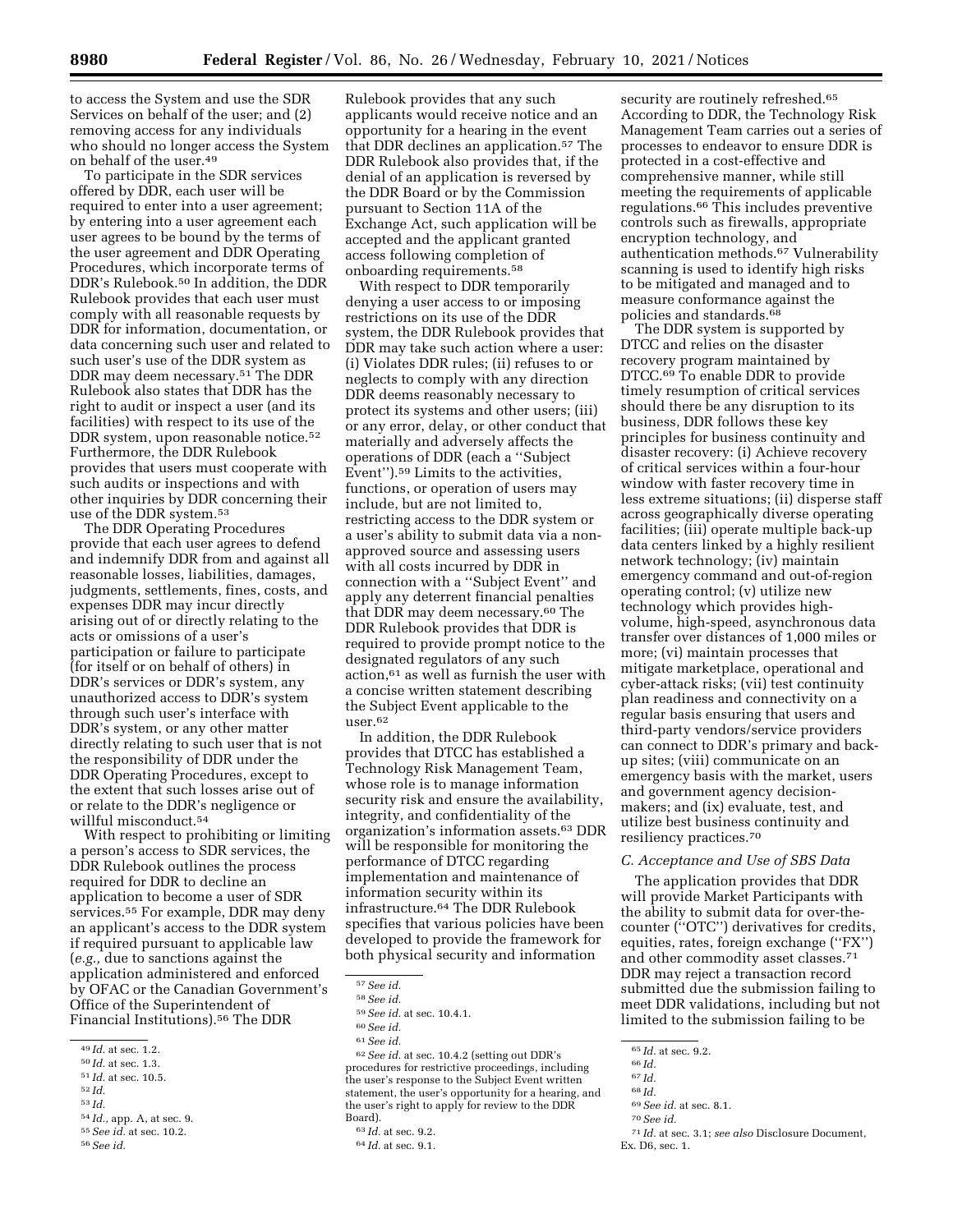in a format that can be ingested by DDR, failing to meet jurisdictional requirements or failing to provide required data elements.72 A rejected submission is deemed not to have been submitted at all with respect to reporting to the jurisdiction for which it was rejected (it is possible that one transaction record is submitted to comply with reporting in more than one jurisdiction and may be acceptable for one jurisdiction, but rejected for the other).73 Upon submission, the DDR System will perform validation checks to ensure that each submitted record is complete and accurate, in accordance DDR's message ingestion requirements.74 This process is completed through validation and consistency checks.75 If the record fails these validation or consistency checks, the record will be rejected, and such rejection status will be communicated to the user(s) to correct and re-submit.76 According to DDR, the SDR process is an end-to-end straight through process; from the receipt of data, processing and maintenance of data, and dissemination of data, processes are automated and do not require manual intervention; this straight through processing model is a key mitigant to modification or invalidation of any data.77

DDR's Operating Procedures provides that DDR and each user agrees that each will treat as confidential (both during and after the termination of a user's access to DDR's system) all confidential information (defined as: (i) With respect to DDR, transaction data specified in records received by DDR and any data, reports, summaries or payment amounts which may be produced as a result of processing such transaction data, and (ii) with respect to any user, the technical specifications of DDR's system (to the extent not publicly disclosed by DDR; but confidential information does not include data distributed to the public in accordance will applicable law).78

## *D. Fees*

The application includes DDR's fee schedules.79 There are two types of fees, Position Maintenance Fees and Account

76 *Id.* 

78Rulebook, Ex. HH, app. A, sec. 8; *see also*  Disclosure Document, Ex. D6, sec. 5 (DDR's privacy and confidentiality policies and procedures).

79*See* Ex. M. Additionally, DDR provides a fee schedule for DDR Users on its website at *[http://](http://www.dtcc.com/derivatives-services/global-trade-repository/gtr-us) [www.dtcc.com/derivatives-services/global-trade](http://www.dtcc.com/derivatives-services/global-trade-repository/gtr-us)[repository/gtr-us.](http://www.dtcc.com/derivatives-services/global-trade-repository/gtr-us)* 

Management Fees.80 DDR charges a monthly ''Position Maintenance Fee,'' based on the number of positions open at any time during the applicable month and which decreases as the number of open positions increases on a tiered basis.81 Position count includes positions even if terminated or exited prior to the month end.82 Platforms, as that term is defined by Commission rules,83 are not charged position maintenance fees.84 For a position where a clearing agency (''Clearer'') is a counterparty, the Clearer shall be responsible for the Position Maintenance Fee, less a 75% reduction.85 For all other positions, the Reporting Side, as that term is defined by Commission rules,<sup>86</sup> will be responsible for Position Maintenance Fees.87 For entities grouped as a single account with subaccounts (''Grouped Accounts''), positions will be aggregated for purposes of determining position count threshold and to determine the applicable tiered Position Maintenance Fees.88

In addition to the Position Maintenance Fee, the application indicates that DDR will charge an annual ''Account Management Fee,'' currently set at \$1,200.00, that will apply to all accounts and will be prorated in the year the account is opened.89 Accounts may be set up on an individual entity basis or, in certain instances, as Grouped Accounts, such as a corporate family 90 that chooses to structure its account as a single account with subaccounts for affiliates or an asset manager that chooses to structure its account as a single account with subaccounts for its managed funds. Grouped Accounts will be charged one Account Management Fee.91

80*See* Ex. M.

81The Position Maintenance Fees only apply for a position count of five hundred or more open positions during any month. *See id.* For examples of the calculation of the Position Maintenance Fee, see Annex A to Exhibit M of the application. 82*See* Ex. M.

83*See* 17 CFR 242.900(v) (defining ''platform'' as a national securities exchange or security-based swap execution facility that is registered or exempt from registration).

86*See* 17 CFR 242.900(gg) (defining ''reporting side'' as the side of a security-based swap identified by Rule 901(a)(2) as having the duty to report the transaction).

87*See* Ex. M.

- 88*See id.*
- 89*See id.*

90 DDR organizes its users into families (each, a ''Family'') as directed by the users (through User Agreements or in such other manner as designated by DDR from time to time) that desire to be so organized. *See* Rulebook, Ex. HH, app. A, sec. 2. 91*See id.* 

DDR's fee policy further provides that users will have the option to elect to enter into a long-term commitment for a period ending December 31, 2024 (''Long Term Commitment''), which would reduce the applicable Position Maintenance Fee and Account Management Fee by ten percent, exclusive of tax, for the duration of the Long-Term Commitment.92 If the Long Term Commitment is terminated prior to the end of the applicable Long Term Commitment period, DDR explains that the non-Clearer User will be subject to an early termination fee equal to: (a) The difference between the total amount of fees due after application of the Long Term Commitment incentive and the total amount of fees that would have been due during the applicable portion of the Long Term Commitment period had no incentive been provided (''Total Incentive Provided''); plus (b) the greater of five percent of the Total Incentive Provided or \$500.00.93

## *E. Recordkeeping*

The DDR Rulebook provides that DDR will maintain all information as required by applicable law as well as maintain swap and security-based swap data throughout the existence of the swap and security-based swap and for 15 years following termination of the swap or security-based swap or as otherwise required by applicable regulations.94 The records will be readily accessible throughout the life of a swap or security-based swap and for 5 years following its termination and shall be in an electronic format that is non-rewriteable and non-erasable.95 For the remainder of the retention period, the swap or security-based swap record will be retrievable within 3 business days.96 In the event DDR ceases doing business or ceases to be a registered or designated trade repository it shall continue, for a period of not less than five (5) years or upon transfer to the Designated Regulator or its designee or another registered or designated trade repository for that jurisdiction, to preserve, maintain, and make accessible to each Designated Regulator or its designee, the records and data required by Applicable Regulation in accordance with DDR's Wind-Down Policies and Procedures document.97

- 94Rulebook, Ex. HH, sec. 1.4.1.
- 95 *Id.*
- 96 *Id.*
- 97 *Id.*

<sup>72</sup>Rulebook, Ex. HH, sec. 1.3.

<sup>73</sup> *Id.* 

<sup>74</sup> *Id.* at sec. 10.1.1.

<sup>75</sup> *Id.* 

<sup>77</sup>Ex. EE.

<sup>84</sup>*See* Ex. M.

<sup>85</sup>*See id.* 

<sup>92</sup>*See id.* 

<sup>93</sup>*See id.*